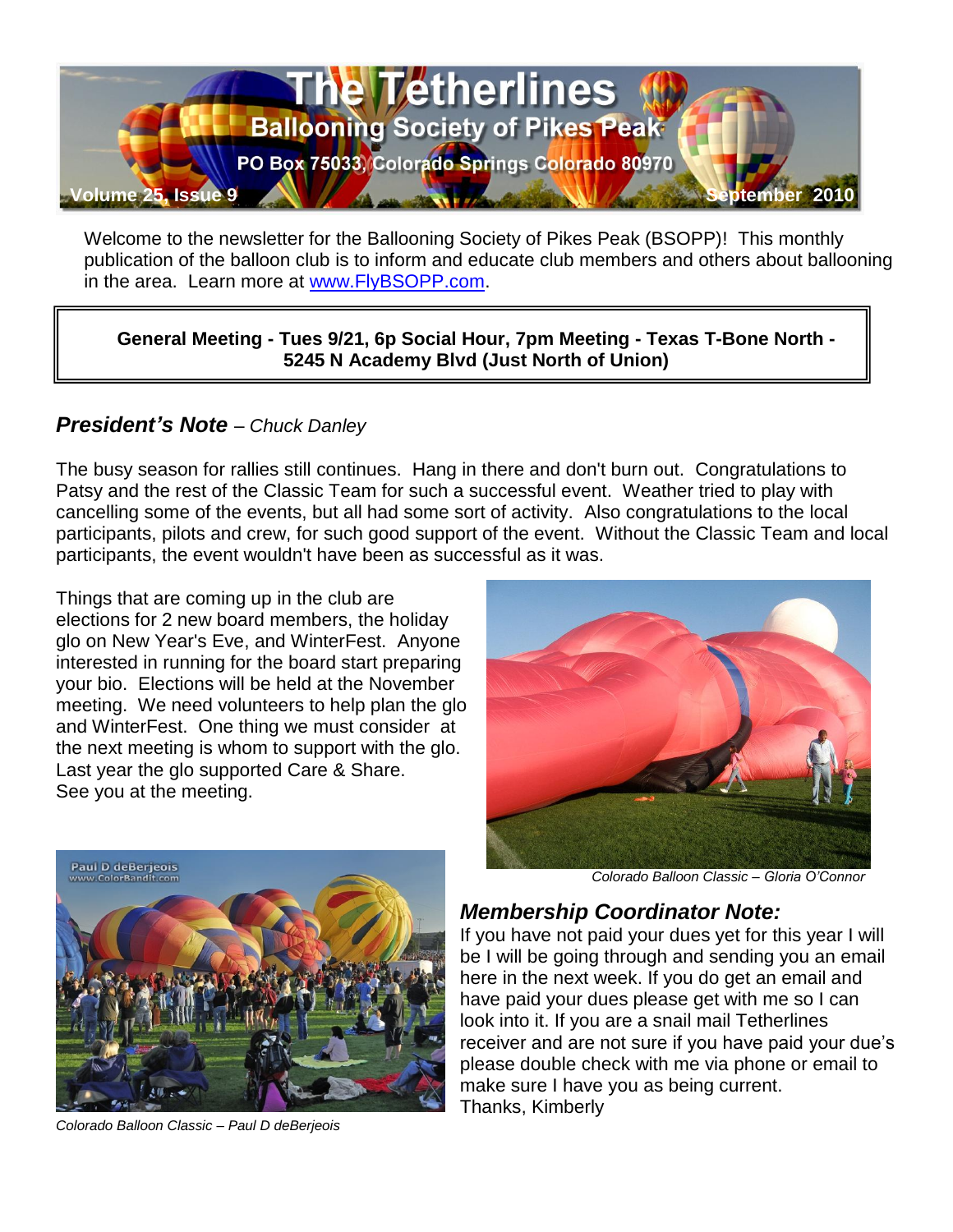#### *Contact Information*

| <b>President</b>           | <b>Chuck Danley</b>     | (719) 963-1092 | veggiewizard@earthlink.net |
|----------------------------|-------------------------|----------------|----------------------------|
| <b>VP &amp; Treasurer</b>  | <b>Stephen Blucher</b>  | (719) 597-5683 | sblucher@juno.com          |
| <b>Secretary</b>           | <b>Peggy Sansom</b>     | (719) 531-5691 | peggysansom@yahoo.com      |
| <b>Director At Large</b>   | <b>Nolan Schuler</b>    | (719) 209-5920 | schulernp@comcast.net      |
| <b>Director At Large</b>   | <b>Greg Littlejohn</b>  | (719) 660-6594 | gregandlindal@msn.com      |
| <b>Director At Large</b>   | <b>Paul deBerjeois</b>  | (719) 266-8483 | pandpdeb@yahoo.com         |
| <b>Director At Large</b>   | <b>Connie Moreland</b>  | (719) 574-4619 | balloonprincess@att.net    |
| Photography                | Paul D deBerjeois       | (719) 200-8713 | paul@colorbandit.com       |
| <b>Events Coordinator</b>  | Peggy Sansom            | (719) 531-5691 | peggysansom@yahoo.com      |
| Webmasters                 | <b>Joe Lillard</b>      | (719) 597-6553 | LJoeL@aol.com              |
|                            | Dave Yob                | (719) 574-0686 | ysoft@att.net              |
| <b>Newsletter Editor</b>   | <b>Kimberly Barnett</b> | (719) 649-9187 | barnettkim@yahoo.com       |
| Historian                  | Patsy Buchwald          | (719) 471-2066 | patsy@balloonclassic.com   |
| <b>Safety Officer</b>      | Russ Robinson           | (719) 488-8957 | russanna@q.com             |
| <b>Crew Development</b>    | Kinda Schuler           | (719) 209-5922 | schuflies@comcast.net      |
| <b>Community Relations</b> | <b>Frank Hunter</b>     | (719) 339-2602 | fhunter4139@msn.com        |
| Membership                 | <b>Kimberly Barnett</b> | (719) 649-9187 | barnettkim@yahoo.com       |

# *Treasurer's Report*

August 2010 Checking \$1450.87 Savings \$1060.77 Petty Cash\$ 26.59



*Colorado Balloon Classic – Paul D deBerjeois*

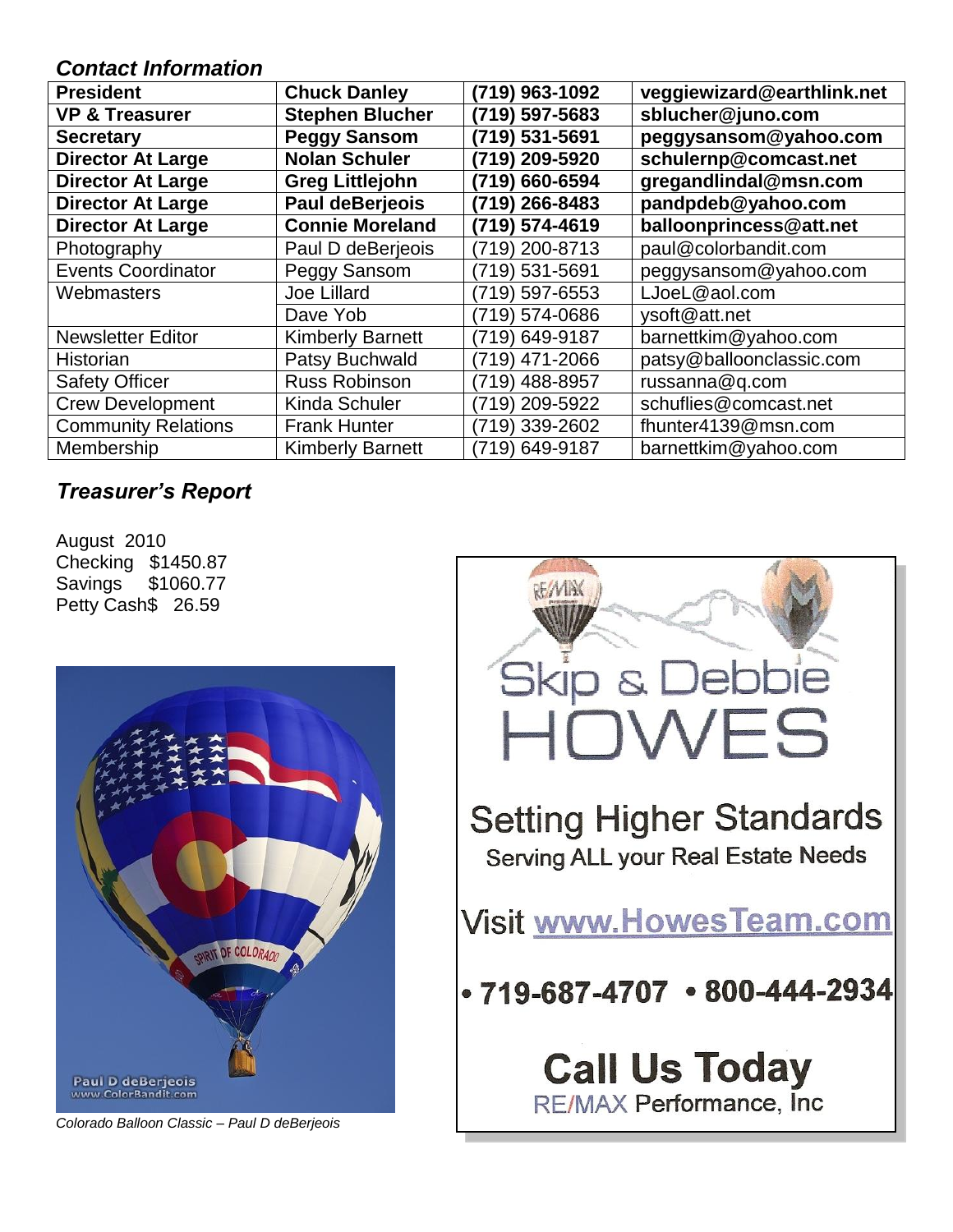#### *Sunrise / Sunset Location: W104 48, N38 51 (Colorado Springs CO) All times Mountain Time*

| September 2010 |             |            |     |             |            |     |             |            |     |             |            |     |             |            |
|----------------|-------------|------------|-----|-------------|------------|-----|-------------|------------|-----|-------------|------------|-----|-------------|------------|
| Day            | <b>Rise</b> | <b>Set</b> | Day | <b>Rise</b> | <b>Set</b> | Day | <b>Rise</b> | <b>Set</b> | Day | <b>Rise</b> | <b>Set</b> | Day | <b>Rise</b> | <b>Set</b> |
|                | h m         | h m        |     | h m         | h m        |     | h m         | h m        |     | h m         | h m        |     | h m         | h m        |
| 1              | 628         | 1929       | 8   | 634         | 1919       | 15  | 641         | 1907       | 22  | 647         | 1856       | 29  | 653         | 1845       |
| 2              | 629         | 2009       | 9   | 635         | 1917       | 16  | 642         | 1906       | 23  | 648         | 1855       | 30  | 654         | 1843       |
| 3              | 630         | 2008       | 10  | 636         | 1915       | 17  | 642         | 1904       | 24  | 649         | 1853       |     |             |            |
| 4              | 631         | 2007       | 11  | 637         | 1914       | 18  | 643         | 1903       | 25  | 650         | 1851       |     |             |            |
| 5              | 632         | 2006       | 12  | 638         | 1912       | 19  | 644         | 1901       | 26  | 651         | 1850       |     |             |            |
| 6              | 633         | 2005       | 13  | 639         | 1911       | 20  | 645         | 1859       | 27  | 651         | 1848       |     |             |            |
|                | 634         | 2004       | 14  | 640         | 1909       | 21  | 646         | 1858       | 28  | 652         | 1847       |     |             |            |

| October 2010 |             |      |     |             |            |     |             |            |     |             |            |     |             |      |
|--------------|-------------|------|-----|-------------|------------|-----|-------------|------------|-----|-------------|------------|-----|-------------|------|
| Day          | <b>Rise</b> | Set  | Day | <b>Rise</b> | <b>Set</b> | Day | <b>Rise</b> | <b>Set</b> | Day | <b>Rise</b> | <b>Set</b> | Day | <b>Rise</b> | Set  |
|              | h m         | h m  |     | h m         | h m        |     | h m         | h m        |     | h m         | h m        |     | h m         | h m  |
|              | 655         | 1842 | 8   | 702         | 1831       | 15  | 709         | 1821       | 22  | 716         | 1811       | 29  | 723         | 1802 |
| 2            | 656         | 1840 | 9   | 703         | 1830       | 16  | 710         | 1819       | 23  | 717         | 1810       | 30  | 724         | 1801 |
| 3            | 657         | 1839 | 10  | 704         | 1828       | 17  | 711         | 1818       | 24  | 718         | 1808       | 31  | 725         | 1800 |
| 4            | 658         | 1837 | 11  | 705         | 1827       | 18  | 712         | 1816       | 25  | 719         | 1807       |     |             |      |
| 5            | 659         | 1836 | 12  | 706         | 1825       | 19  | 713         | 1815       | 26  | 720         | 1806       |     |             |      |
| 6            | 700         | 1834 | 13  | 707         | 1824       | 20  | 714         | 1814       | 27  | 721         | 1805       |     |             |      |
|              | 701         | 1833 | 14  | 708         | 1822       | 21  | 715         | 1812       | 28  | 722         | 1803       |     |             |      |

#### *Upcoming Events Calendar*

#### **BSOPP Membership Meetings**

| <b>Date</b> | <b>Event</b>                     | <b>Location/Details</b>                            |
|-------------|----------------------------------|----------------------------------------------------|
| 9/21        | <b>BSOPP General Meeting</b>     | 6pm, Texas T-Bone, 5245 N Academy Blvd             |
| 9/25        | <b>BSOPP Club Fly</b>            | Southpark - Pilot Brief 7am approx                 |
| 10/11       | <b>BSOPP Board Meeting - All</b> | 6:30 pm, Airplane Restaurant– Corner of Powers and |
|             | members are invited              | Fountian                                           |
| 10/19       | <b>BSOPP General Meeting</b>     | 6pm, Texas T-Bone, 5245 N Academy Blvd             |
| 10/23       | <b>BSOPP Club Fly</b>            | Holiday Inn's                                      |

#### **Flights, Rallies and Related Events** *(Tell them you saw it in BSOPP's Tetherlines!)*

| <b>Event</b>                      | <b>Location / Details</b>                      |
|-----------------------------------|------------------------------------------------|
| <b>BSOPP Club fly</b>             | Southpark -                                    |
| <b>Columbine Mem Balloon Glow</b> | Littleton, CO - Alan Luksik - 303-699-6302     |
| Snowmass Village B. Rally         | Snowmass Village, CO - bwood@sopris.net        |
| Frederick Miners Day B. Rally     | Fredrick, CO - michael@lifecycleballoons.com   |
| <b>Great Midwest Balloon Fest</b> | Overland Park, KS - Amanda - 913.649.2359      |
| <b>Colorado City Balloons</b>     | Colorado City, CO - Barb Hann 303-841-4266     |
| ABQ Inter. Balloon Fiesta         | Albuquerque, NM - www.balloonfiesta.com        |
| Taos Mountain Balloon Rally       | Taos, NM - contact: Ed Smith 575-751-9877      |
|                                   | hotair@puebloballoon.com                       |
| Page Hot Air Balloon Regatta      | Page, AZ - Bryan Hill - Bryan@PageElectric.org |
|                                   | 928-645-2419                                   |
|                                   |                                                |

**Look for more events at [http://www.BFA.net](http://www.bfa.net/)**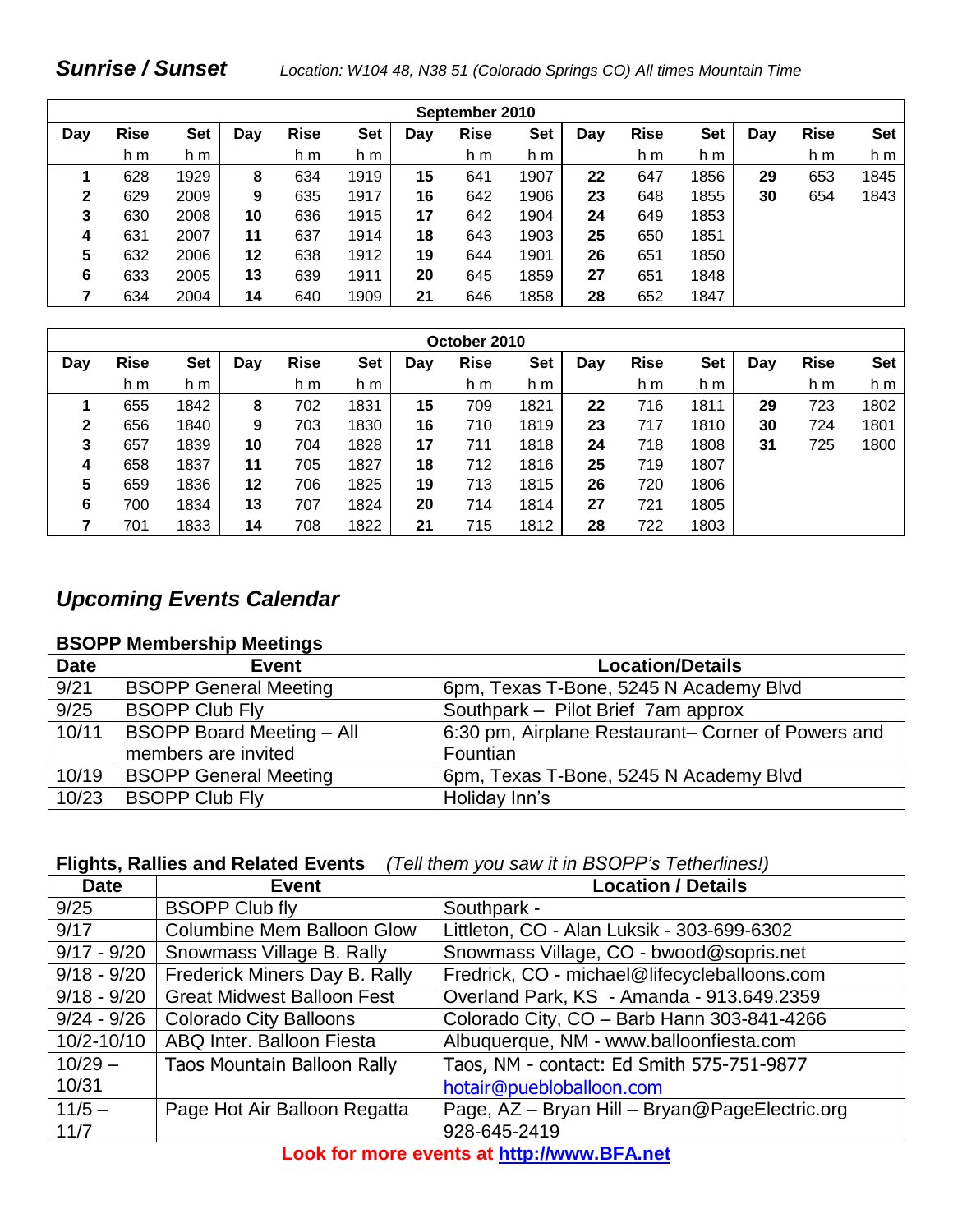#### *FAR out – Stephen Blucher*

You are flying your balloon and suddenly realize the pyrometer is not operating. No problem…switch batteries…PROBLEM…the second battery gives no better results. What do you do? Checking the flight manual is an idea. Do you have one on board? Must you have one on board? FAR 91.9 is about that, however it does not specify balloons; only airplanes and rotorcraft.

FAR 91.103 is about preflight action and what a pilot needs to know prior to flight. Aircraft performance is one of the subjects. That information is found…in the Flight Manual, but does it need to be on board? Not in accordance with these FARs. *Colorado Balloon Classic – Jessica Bair*



So what must be in the balloon basket during flight? A pilot is a good thing, and per FAR 61.3, he/she must have their certificate on their person or readily available in the aircraft. What else? 91.203 specifies the airworthiness and registration certificates must not only be on board but visible as well.

That was easy enough…but wait. What about the manual and the inoperative instrument? Some aircraft have minimum equipment lists, MELs. Balloons for the most part do not. There is a regulation (the number of which for the moment escapes me) that states if an aircraft manufacturer lists something in the manual as part of the on board equipment, that list must be complied with. Manufacturers have different ideas as to what should be on the list; helmets, fire extinguishers…the flight manual.

The pyrometer quits working? At least one balloon type requires the flight be terminated. What does your manual say?

Knowing the basics of your aerostat and what you as the pilot in command should have with you



during flight will make your next visit from a FAA representative doing a "ramp check" much more interesting. You will never get ramp checked? It happens in Albuquerque. Oh, you do not fly there? It can happen nearly anywhere. How about at a little private airport in rural Minnesota? It happened to me and I was the only balloon pilot there. The FAA folks just happened to be in the area on another matter and were really just interested in the LTA mode of transportation but did some "official" business as well.

*Colorado Balloon Classic – Jessica Bair*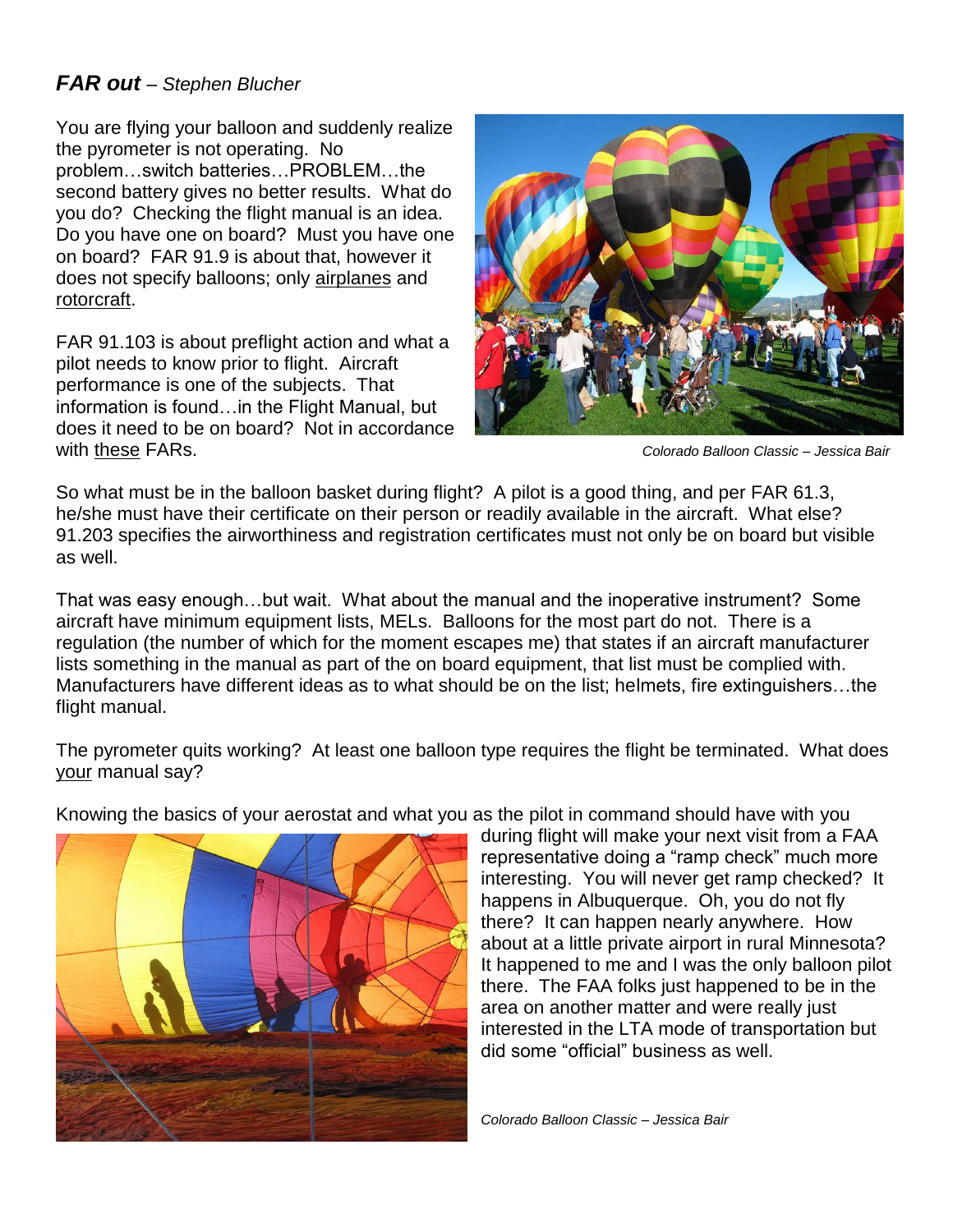## *BSOPP September Board Meeting*

Balloon Society of Pikes Peak Board of Directors Meeting 9/13/10

The meeting was held at Frankie's Bar and Grill and called to order at 6:55pm by Chuck Danley. Board and Club members attending:

Chuck Danley Greg Littlejohn Kimberly Barnett Stephen Blucher Kinda Schuler Nolan Schuler Connie Moreland

- 1. Treasures Report we have just over 2500 with savings/checking/petty cash
- 2. Discussion of new possible members from recent flying activities
- 3. Club fly the  $25<sup>th</sup>$  of September in Southpark, the  $26<sup>th</sup>$  will be backup.
- 4. Future events discussed Winterfest and New Years Eve Glow
- 5. The possibility of finding new places to fly because Westcliffe was a great success and expanding our out of town places to fly
- 6. 2 Board positions will be opening up so need to ask club members who would like to run to create short bio's for October newsletter.
- 7. Small gift discussion for departing board member
- 8. Next Board meeting to be held on the 11<sup>th</sup> of October at the Airplane Restaurant on Fountain just off of Powers going East.

Meeting adjourned at 7:25pm

Kimberly Barnett Newsletter Editor/Stand-in Secretary



*Colorado Balloon Classic Crew Training – Kimberly Barnett*



 *Club Fly @Westcliffe – Kinda Schuler*